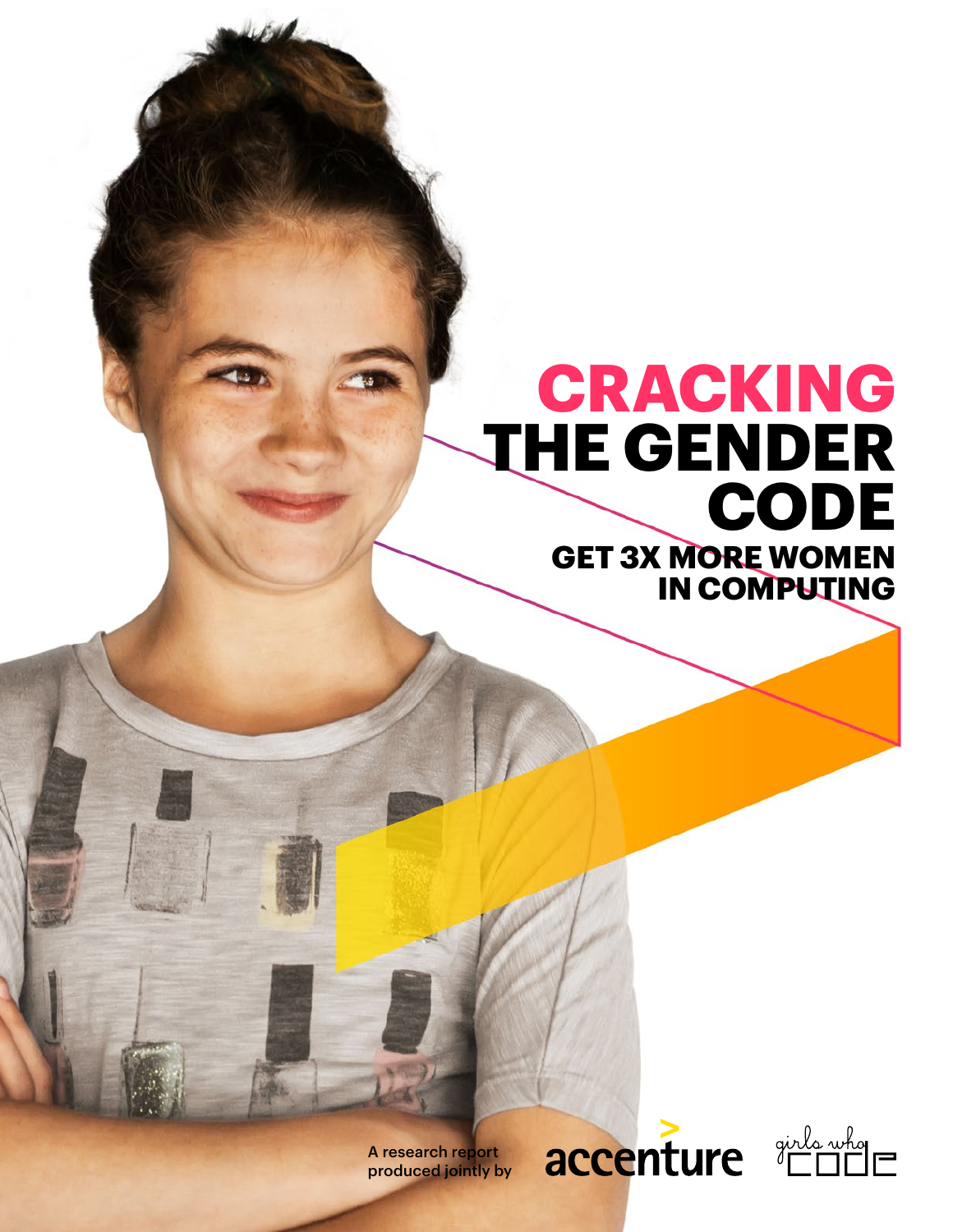# **ACT NOW**

The gender gap in computing is getting worse and has severe implications for the U.S. economy.

New research by Accenture and Girls Who Code shows that the share of women in computing jobs is in decline and suggests that universal access to computing in schools will not address the gender gap. Only by tailoring courses to girls' specific needs can we boost their commitment to computing.

This report recommends a fresh approach that could increase the number of **women in computing to 3.9 million by 2025**. That would lift their share from **24% to 39% of the computing workforce** and generate **\$299 billion in additional cumulative earnings**.

The greatest impact will come if we act now, starting with girls in junior high school and sustaining their interest throughout their education.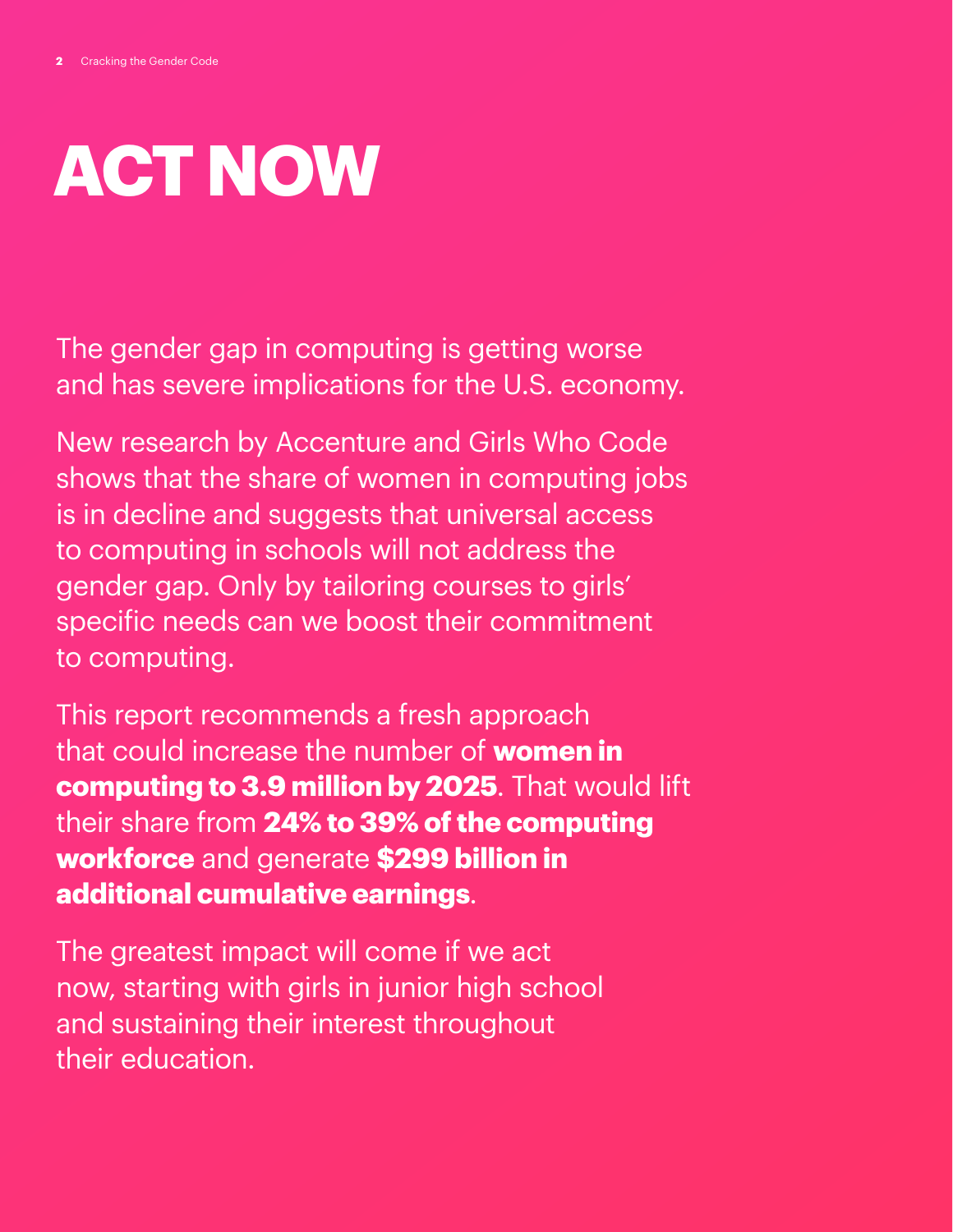# **HOW DID WE GET HERE?**

The "Fourth Industrial Revolution" is transforming the world of work. Just as it happened with the technologies of the steam, electricity and computer revolutions, digital technologies are now becoming pervasive and reshaping all parts of the global economy.

The computing industry's rate of job creation in the U.S. is now three times the U.S. national average.<sup>1</sup> This rapid expansion of the computing workforce means that computing skills – with coding at the core – are the most sought-after skills in the American job market.

Yet amid this boom, research by Accenture and Girls Who Code shows that women's share of the U.S. computing workforce is declining. On current trends, women will hold only one in five computing jobs in the U.S. by 2025. This is a national crisis with severe implications for America's place in the global economy and for the future of women.

This report summarizes findings from the research by Accenture and Girls Who Code. The project included a large-scale survey of girls aged 12-18 years old, undergraduate college students, and other key stakeholders to understand the state of girls' interest in computing at each stage of their education. It also includes recommendations on what America can do to close the gender skills gap in computing, better meet the needs of a rapidly changing job market, and improve U.S. competitiveness.

The keys to improvement include: sparking the interest of girls in junior high school, sustaining their commitment in high school where early gains are often lost, and inspiring college undergraduates by reframing computer curriculums. Implementing our recommended strategy focused on these three stages of education could help to more than triple the number of women working in computing in the U.S. to 3.9 million by 2025. In turn, this could boost women's cumulative earnings by \$299 billion over the next 10 years.

#### **The problem starts in the classroom**

The challenges we face originate in school, where too few girls are pursuing studies in computing and related subjects. According to the American Association of University Women, in recent years only 20% of Advanced Placement (AP) computer science exam takers in high school have been female, compared to 48% for calculus, 59% for biology, and 34% for physics.<sup>2</sup> And the proportion of female students majoring in computing in college is not just low – it has fallen dramatically. In 1984, 37% of computer science majors in the U.S. were women. Today, only 18% are.<sup>3</sup>

Various campaigns and school curricula have set out to boost the interest of children and young adults in computing. However, some of these efforts take little account of the causes of the gender imbalances. Our research suggests that universal access to computer science risks reinforcing – rather than resolving – these imbalances. It also shows that exposure alone is insufficient to increase the proportion of girls pursuing computer sciences. It is therefore vital that courses and other programs are tailored to meet the needs of girls.

This report foresees significant potential growth in women's participation in computing. More than two thirds of this would result from working with today's junior high school girls and from sustaining their interest in computing as they progress through their education. That means we need to act urgently if we are to reverse today's alarming trends.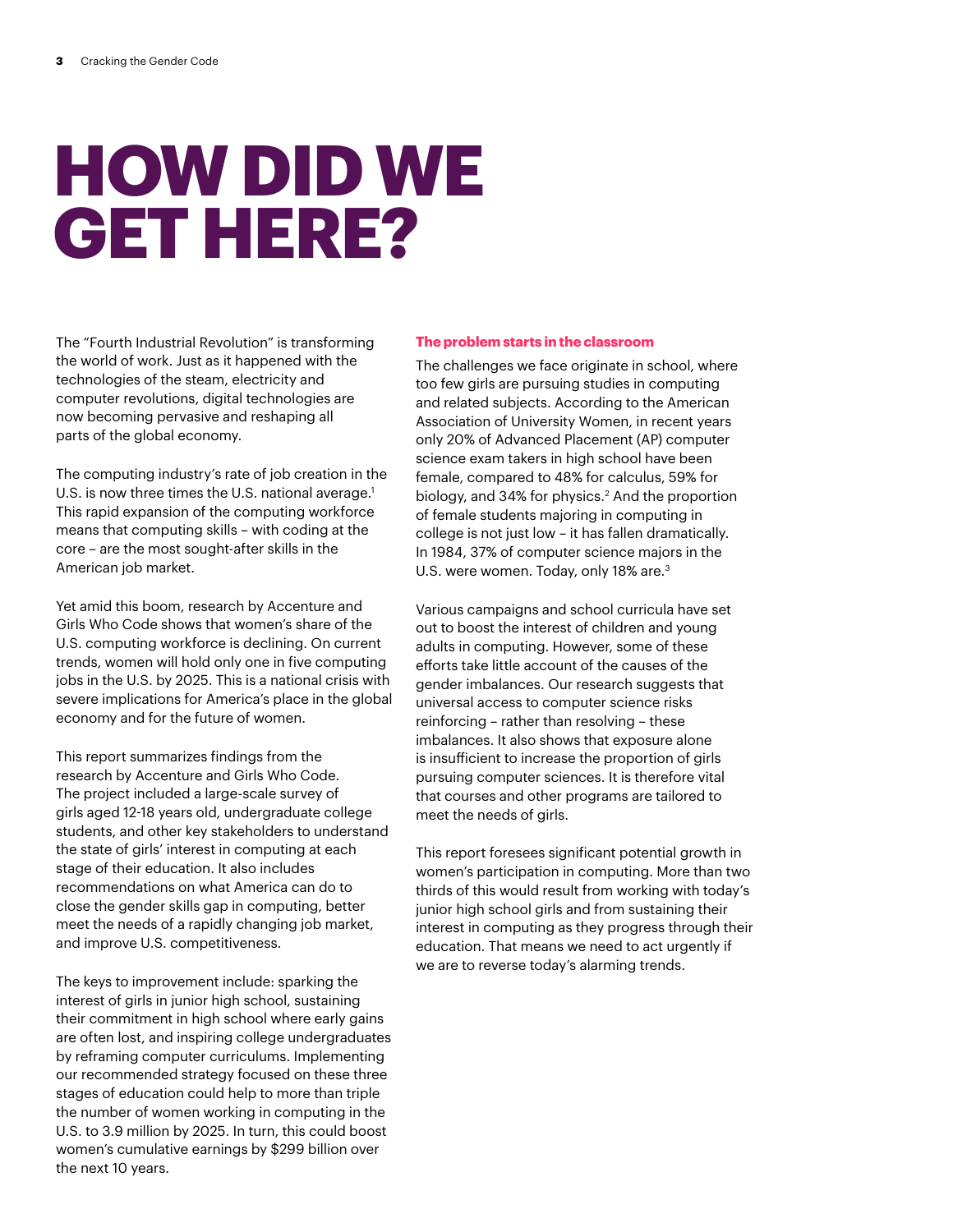#### **The skills squeeze and its impact on the U.S. economy**

The shortage of women in computing is a fundamental economic challenge for the U.S. economy and our long-term global competitiveness.

While computing jobs in the U.S. are growing at three times the rate of overall job creation – rising at 4.6% compounded annually between 2011 and 2015, vs. 1.5% for employment across all industries<sup>4</sup> – supply is failing to meet demand. In 2015 there were more than 500,000 open computing jobs in the U.S.,<sup>5</sup> but as recently as 2014, fewer than 40,000 new computer science graduates.<sup>6</sup> More broadly, WhiteHouse.gov estimates that there could be 2.4 million unfilled science, technology, engineering, and math (STEM) jobs in the U.S. by 2018.<sup>7</sup>

The scale of the challenge is all the greater because computing is increasingly enabling the application of new technologies – from analytics to automation – that are driving the adoption of transformative digital business models in all industry sectors. The associated new computing skills are increasingly specialist – richer, more complex and more relevant to each sector. Therefore, this skills challenge is not merely about an aggregate shortage, but about the need to match talent precisely to specific requirements.

As a measure of these changes in our labor market, the World Economic Forum's January 2016 report *The Future of Jobs*8 estimates that 65% of children entering primary school today will ultimately end up working in completely new jobs – jobs that don't yet exist. In the face of such profound change, the current imbalances in the U.S. labor market will make it far harder and more expensive for American businesses to meet their hiring needs.

In fact, these strains are already emerging. The WEF's Future of Jobs<sup>9</sup> report comments: "Net job growth and skills instability result in most businesses facing major recruitment challenges and talent shortages, a pattern set to get worse over the next five years."

#### **A less responsive labor market threatens our competitiveness**

The computing skills shortage will result in project delays, higher wage costs, more time and money spent searching for qualified employees and a greater need to retrain current ones. This will impact the ability of American businesses to innovate and bring new products and services to market swiftly.

We need to face the facts. While the U.S. is clearly the global leader in digital innovation today, that dominance is by no means assured. As technology continues to bring down barriers and introduce new business models, we must prepare to face greater and more intense competition from around the world.

### "Computer science gives you a foundation that you can take with you to pretty much any field that you're interested in and be sure to have reliable employment." YOUNG WORKER, NEW YORK

The problem and the solution lie in our future workforce. Accenture research shows that 40% of women in the U.S. say they are not interested in working in computer science or information technology (IT). This compares to 25% in emerging markets. This may be related to the fact that only 52% of workers in the U.S. believe that today's education system effectively builds young people's skills in computer science and IT. That compares to 66% of workers in emerging markets and 78% in India.

In many emerging markets, female participation in computing is higher than in the U.S. In India, 37% of computing and business process management workers were women in 2015.10 As it moves up the value chain in IT, women will likely make up an even higher proportion of its computing workforce.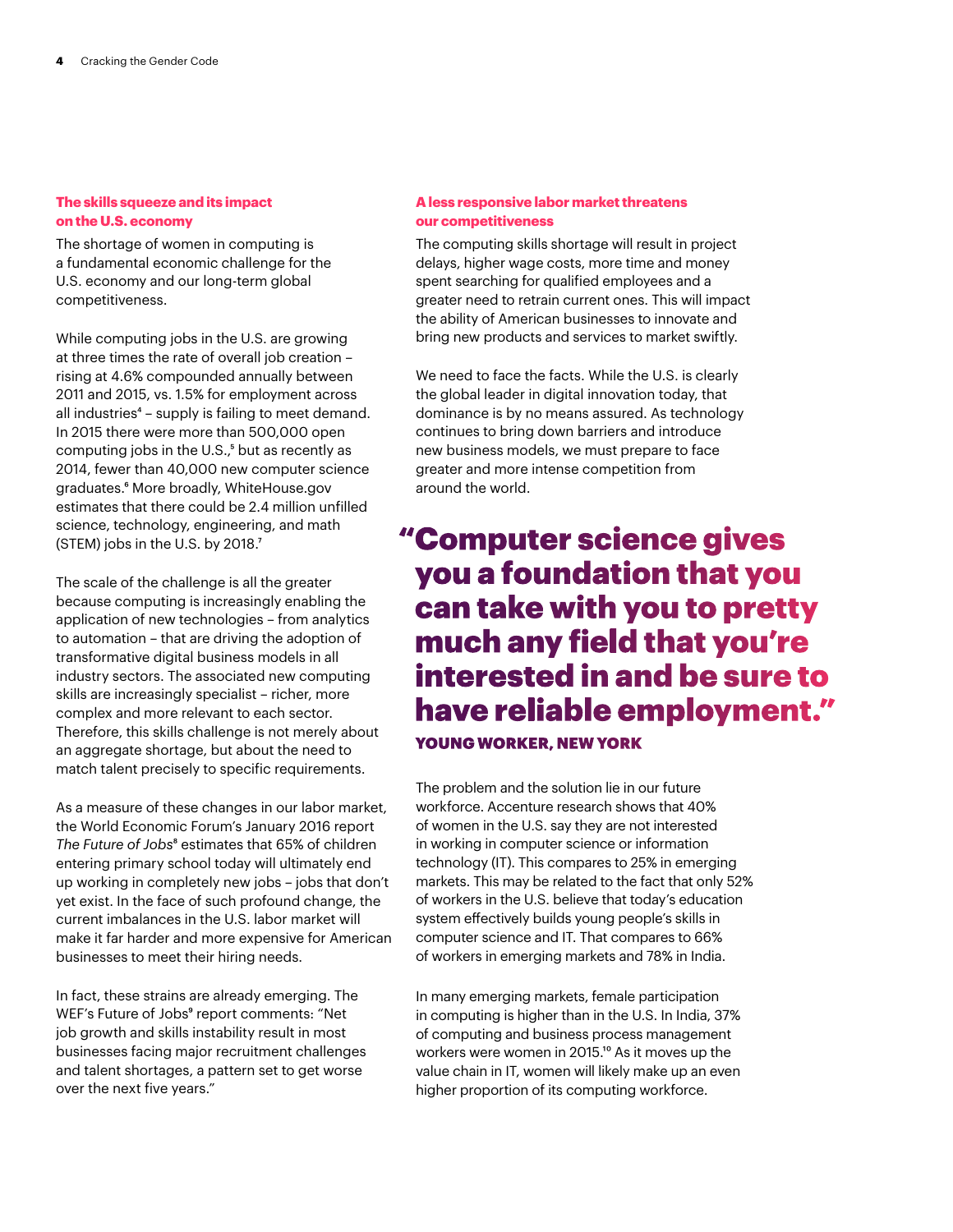Within the high growth area of analytics for example, the U.S. has a shortage of professionals, while China and India have a surplus. In fact, the U.S.'s shortfall is greater than the surplus in India and China combined.<sup>11</sup>

## "The best [bit] of my job is definitely coding… as the job demands grew, it was a really important step in making my design work more valuable..."

YOUNG WORKER, NEW YORK

Looking ahead, the U.S. must be prepared to face more intense competition from countries that have more tech-savvy workforces. Unless the large and relatively untapped source of female talent is engaged, the U.S. will be less able to face that competitive challenge.

#### **Bringing women back to the center of our economy**

While these dislocations in the job market will present serious long-term issues for all U.S. businesses, they also have a direct impact on working opportunities for individual women.

If nothing is done to change the current trends, young women will lose the race for the high-value, high-productivity jobs at the heart of the digital economy. As a measure of the current lack of progress, our analysis reveals that the salary gap between men and women in U.S. computing roles has widened in recent years from \$8,540 in 2011 to \$12,661 in 2015.

However, this problem also presents an opportunity. As Accenture noted in its earlier study, *Getting to Equal* — *How Digital is Helping Close the Gender Gap at Work*,12 digital fluency acts as a powerful accelerant at every stage of a woman's career. If our young women are given the chance to develop world-leading computing skills and apply them at U.S. companies, then they will be at the center of our thriving new digital economy.

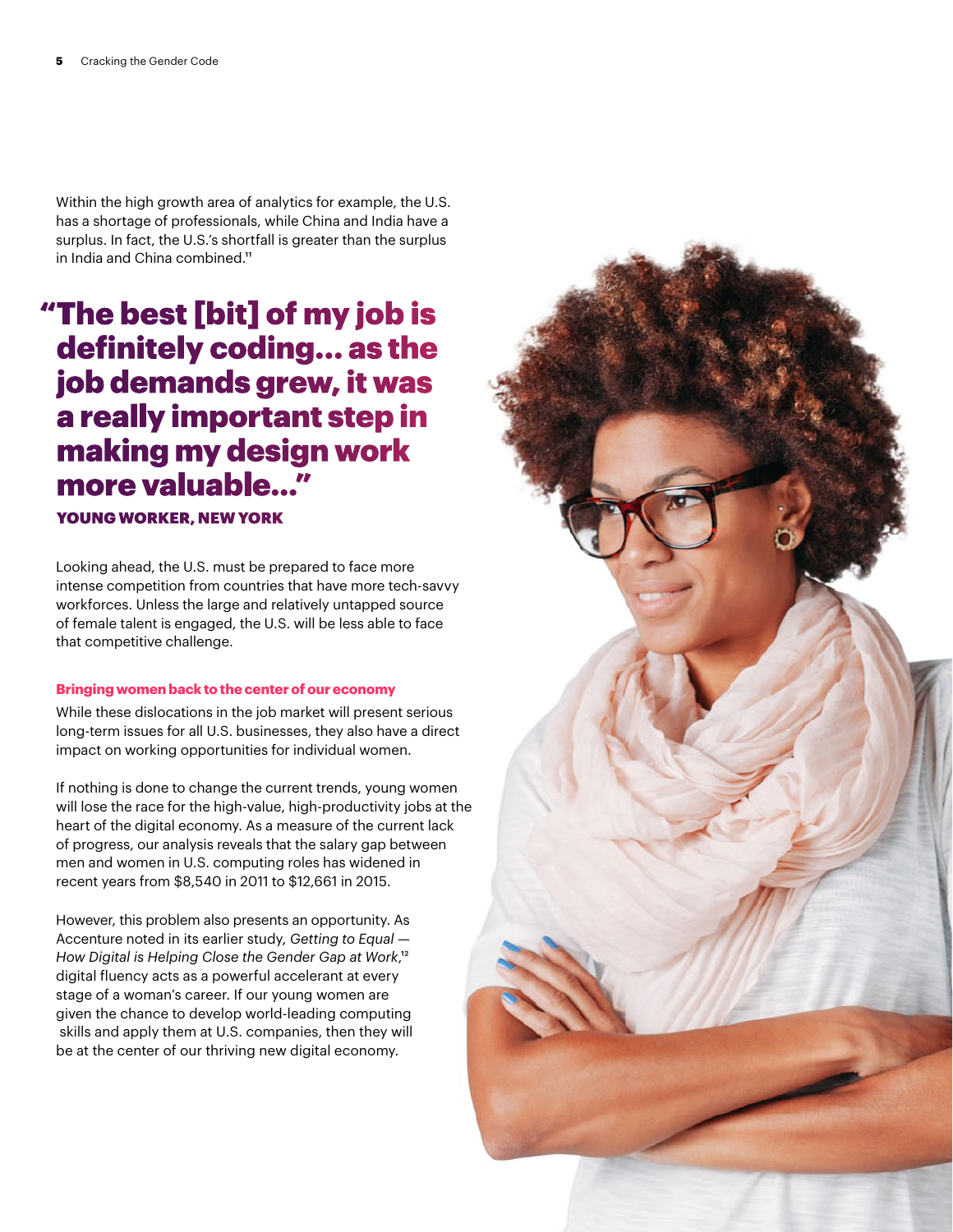# **THE OPPORTUNITY BEFORE US**

It is widely acknowledged that to have the greatest impact, efforts to attract women into computing must start at the earliest stages of a girl's educational life – at junior high level or even earlier. Against this background, our new research study offers a fresh approach to the debate and a valuable new perspective. Through a blend of both qualitative and quantitative analysis, we have identified which factors at each stage of a girl's educational journey through junior high, high school and college makes the most difference to their desire to study and work in computing.

#### **Catching girls early in junior high school**

According to our research, 69% of the growth in the computing pipeline would come from changing the path of the youngest girls – especially those in junior high school. As Figure 1 shows, experience of computing in their junior high years means that girls are 18% more likely to show interest in computing throughout their high school and college years.

#### **Avoiding the "high school trap"**

Gains made among girls in junior high school can easily be lost in high school. A number of factors negatively impact interest. For example, not having friends in a computing class can reduce by 33% the likelihood of a girl studying the subject at college. So extra efforts are needed to sustain girls' interest at this stage.

#### **Realizing that the door to computing never closes in college**

College years are not the last chance to convert young women to computing because, as the study reveals, the door into computing never closes. More than half – 58% – of women working in computing who went to college did not major in computing as undergraduates. When college women realize how they can put computing skills to work in almost any career, they become more open to the subject as an option.

As Figure 1 shows, we found that the principal factors that influence interest in computing tend to be positive for girls at junior high and college, and tend to be negative during high school years. These unique insights have enabled us to recommend a strategy that is precise, sequenced, and targeted for each stage of their journey.

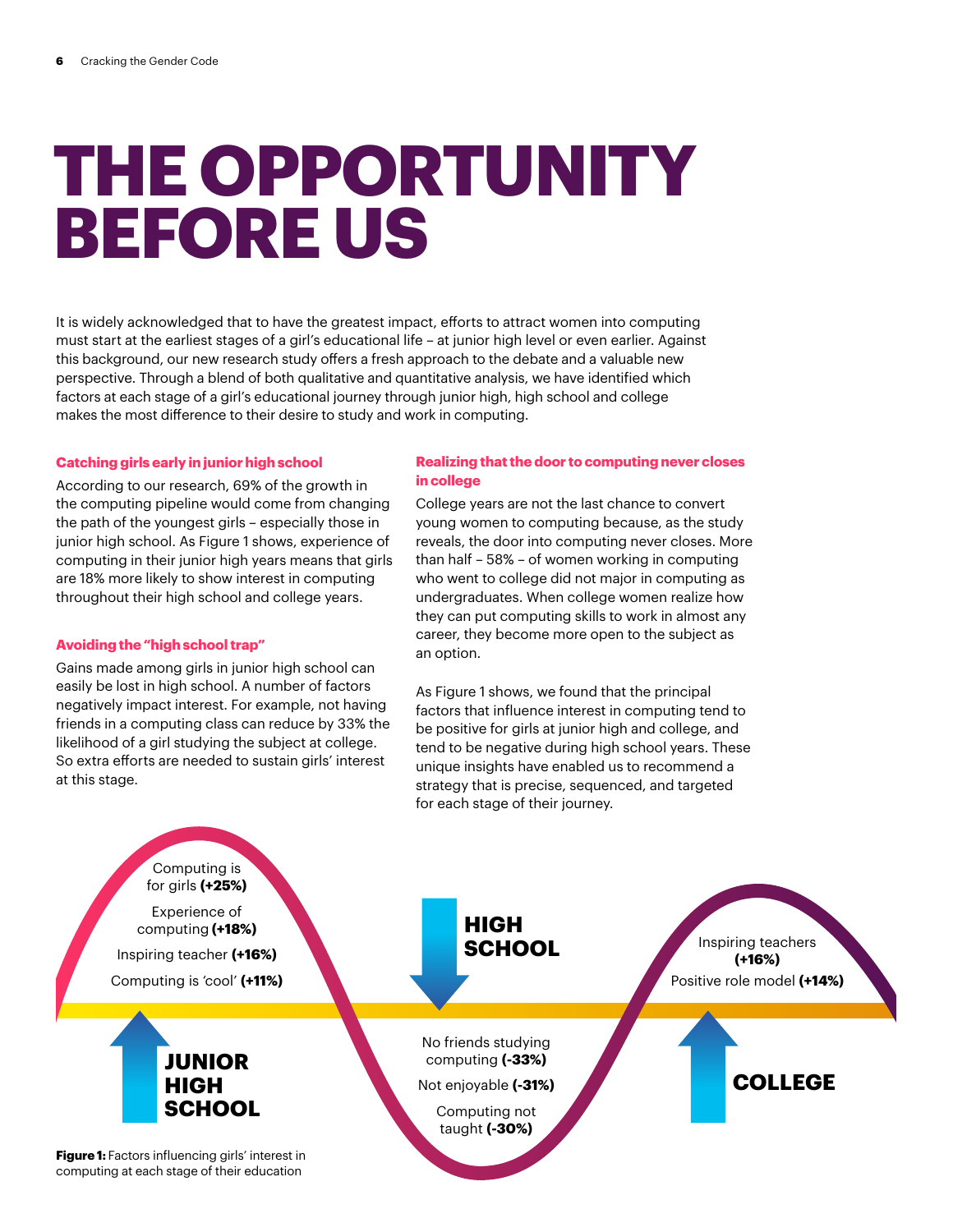#### **Where to from here?**

Our analysis suggests that by implementing a strategy focused on these three stages, we would help to more than triple the number of women working in computing in the U.S. by 2025. This would expand the number of women to 3.9 million (see Figure 2) and increase the female segment of the computing workforce from 24% to 39%. Most importantly, this would significantly reduce the skills shortages of American businesses. Accenture research shows that if we act on this opportunity, we could also boost women's cumulative earnings by \$299 billion over the next 10 years (see Figure 3).

However, achieving progress on this scale will require a sustained effort, and action must start now. It will be 2020 before actions taken today start to deliver the first real signs of change by bringing more women into computing. If we continue to delay, the gender gap in computing will keep on widening, negatively impacting the U.S. economy and opportunities for women.

#### **Women in computing could more than triple by 2025**



**Figure 3:** Impact of the strategy identified on women's cumulative earnings, 2016–2025

Actions taken during college and high school

Actions taken during college, high school and junior high

**+\$42BN**

 $50$ 

 $\Omega$ 

Actions taken during college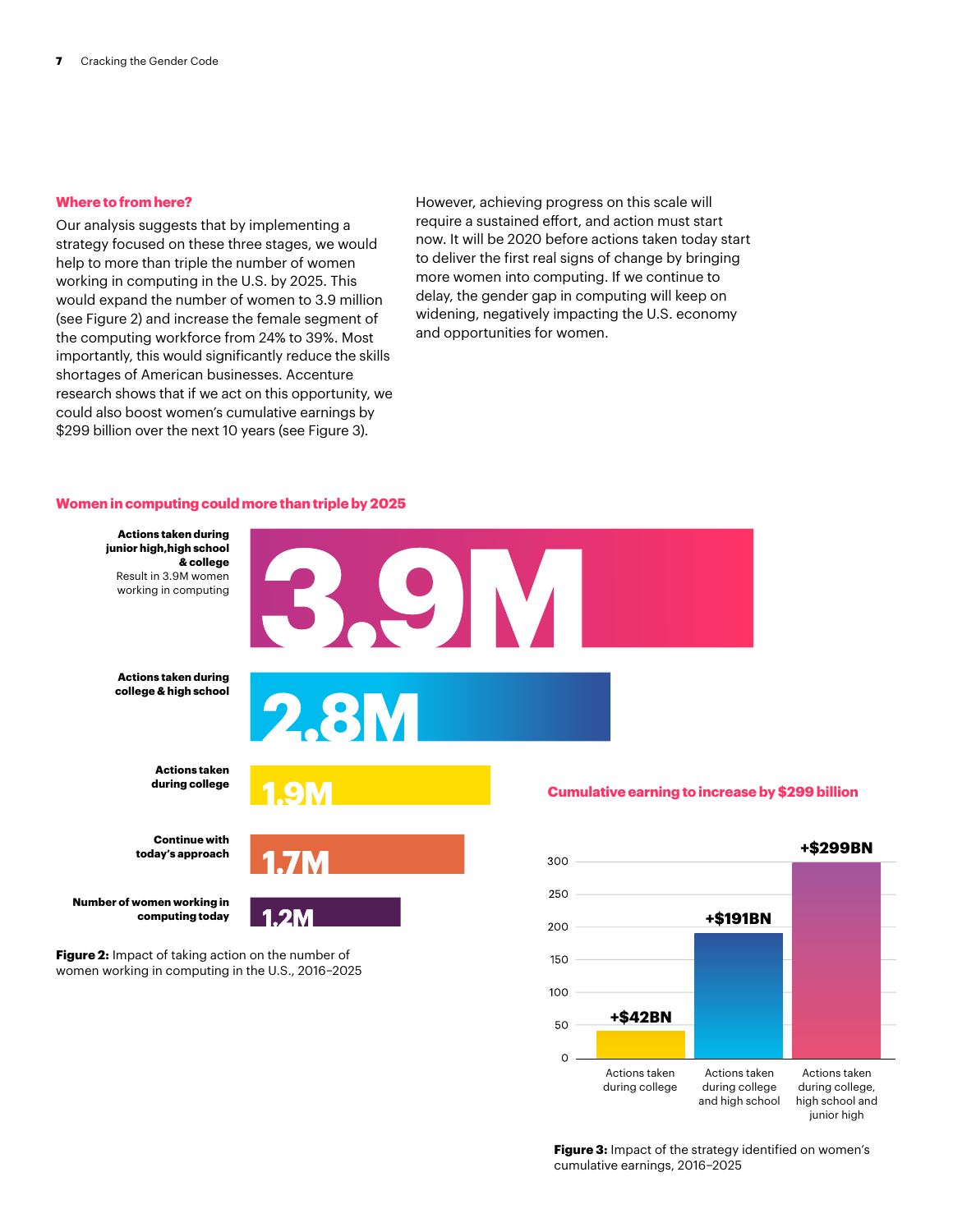# **GETTING TO WORK**

So, how do we begin to crack this gender code in computing? And what can we do to help girls on their journey from junior high through college and ultimately into the computing workforce?

There are several programs currently at work in schools and elsewhere seeking to drive children's interest in computing and coding, such as the government driven *Computer Science For All*. Girls Who Code is specifically building a pipeline of young women to work in computing. It has reached 10,000 girls through specially-designed after school clubs and summer immersion programs.

As the research shows, exposure alone is insufficient to increase the proportion of girls pursuing computer sciences. It is important that campaigns designed to promote participation by young people in computing include elements to specifically appeal to girls. Without such efforts, there is a danger that such initiatives will amplify the current gender imbalances given the entrenched perceptions of computing as a male pursuit.

We outline a three-stage approach, reflecting the different factors at play in each phase. By understanding this progression and applying relevant actions at each stage, in sync and in sequence, we can engage millions more girls at every stage of their journey.

#### **Girls Who Code: Young coders respond to an environmental crisis**

**Maya and Lucy are middle school coders from New Jersey. When they heard about the lead poisoning water crisis in Flint, Michigan, they decided they could help. They may have been far from Michigan, but they used their new found coding skills to build a website, Get the Lead Out, to educate their fellow students about the dangers of lead poisoning and what to do about it. Their teacher persuaded them to join Girls Who Code. They learned HTML which helped them create the website. Their success stemmed from combining their love for coding with their broader interest in social and environmental affairs.** 

**The unique contribution of Girls Who Code includes a range of creative approaches. Project-based computer science courses help students learn core concepts to address applications and issues based on their interest. Their Sisterhood initiative allows students to join a supportive and diverse squad of girls. And Girls Who Code gives participants an opportunity to meet with and learn from female engineers who can inspire the students and pass on tips for success.**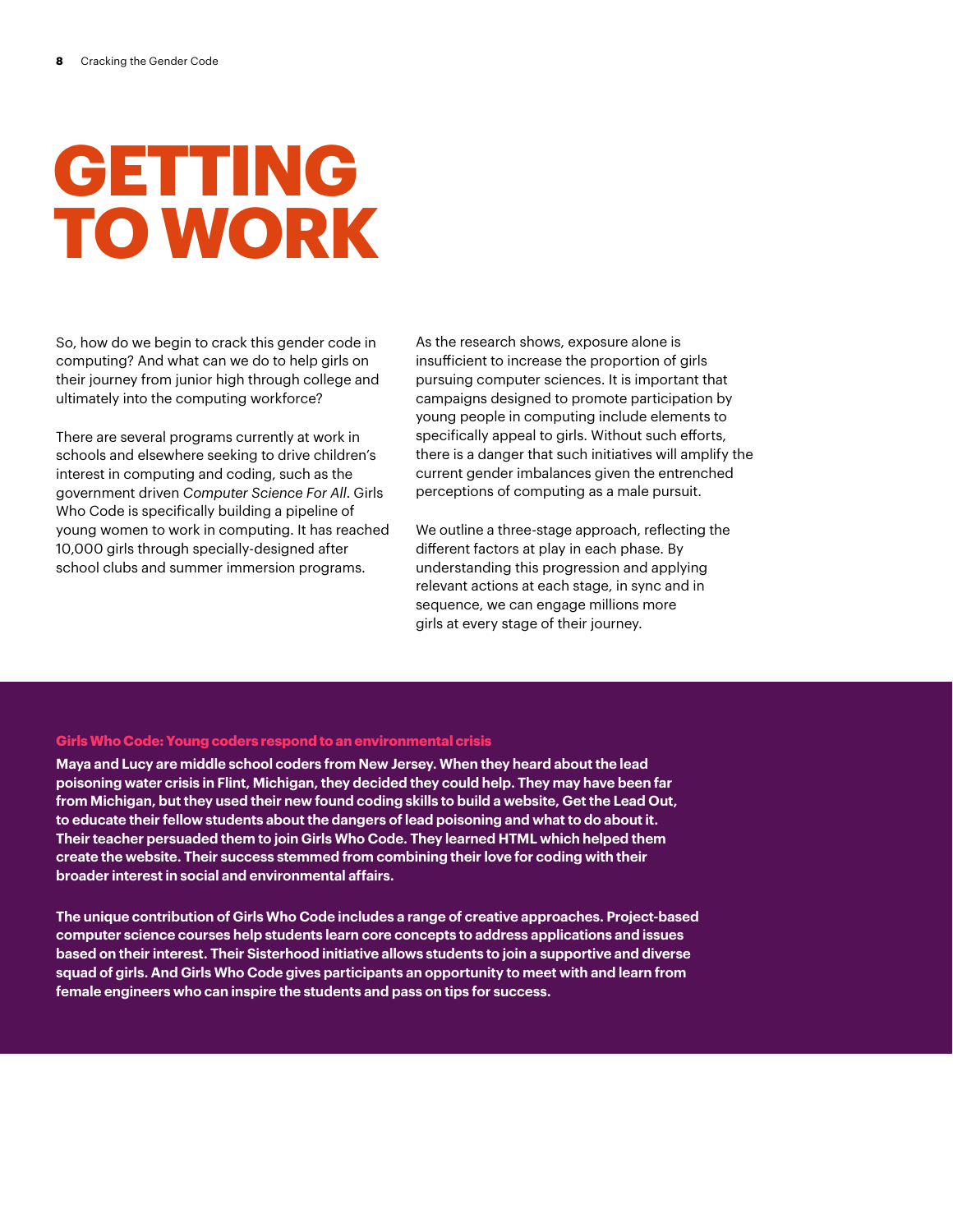## JUNIOR HIGH SCHOOL **SPARK GIRLS' INTEREST**

#### **Show them how computing can be cool and fun and that it's not just for boys**

**Intervention must begin in junior high. This is because junior high is the point where the seeds of computing can be planted and start to germinate, and influence a girl's subsequent journey through high school and into the workforce. In fact, 74% of women working in computing were exposed to computing in junior high, compared to 49% of those who are not working in computing. Here are three actions we have identified to spark girls' interest at the junior high stage:**

#### **Action 1: Deepen girls' hands-on computing experience**

Our study reveals that girls who play computer games when they are young are four times more likely to go into computing or coding roles as adults than those who don't (see Figure 4). This highlights an opportunity to generate enthusiasm in younger girls by introducing them to coding in fun ways through computer games and toys, whether at school or at home. A good way to help achieve this could be to incentivize manufacturers to develop and promote games and toys that appeal specifically to girls.

#### **Girls with early exposure to games are 4x more likely to go into computing/coding**



**Figure 4:** Impact of early exposure to games on girls' likelihood to go into computing

#### **Action 2: Change girls' perceptions of computing**

Overall, the image and its "boys only" associations of computing influence all stages of a girl's journey en route to a career, but they have relatively more influence on younger girls. Our study reveals that girls interested in studying computing are less likely to see the subject as just for boys or to think that boys are better at it than girls. They are also less likely to say they are 'average' at computing (as opposed to being confident in it). Similarly, they are less likely to say that they are bad at math and to think of computing as "geeky" rather than "cool."

Girls who think computing is cool will likely have an 11% greater interest in computing, and those who think computing is "for girls" will have a 25% higher interest than those who don't (see Figure 1).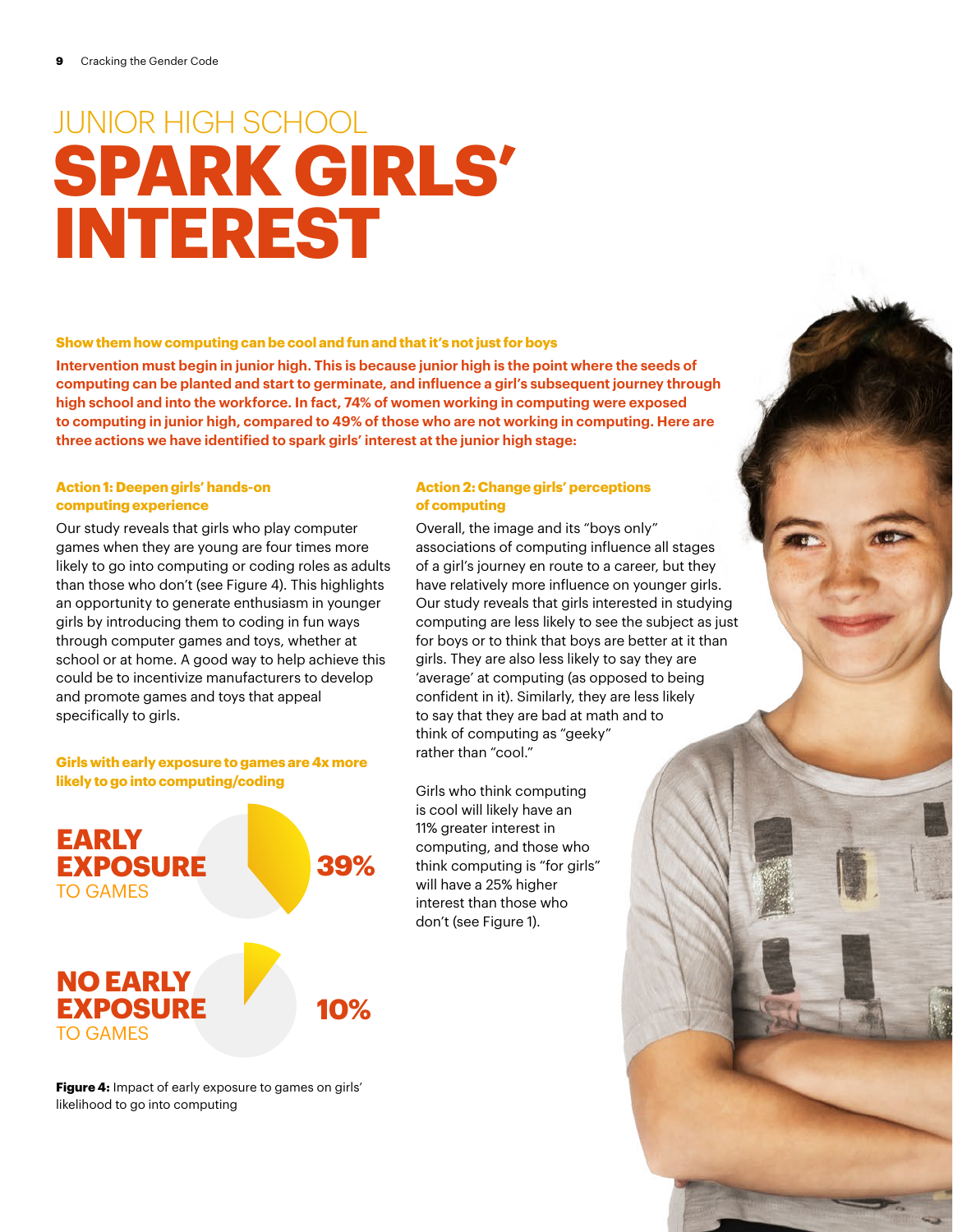### "When we were at middle school, there was this program called Scratch for kids to learn how to code, and that was really cool." YOUNG WORKER, NEW YORK

Greater efforts need to be made at school and at the broader national level to tackle stereotypes. More focus is required on working with the media industry to change how computing and coding are portrayed. According to *Computer Science for All*, portrayals of men as computer scientists and engineers in family films outnumber portrayals of women by 14.25 to 1.<sup>13</sup>

#### **Action 3: Support parents and teachers in understanding the wider role of computing**

Our research shows that the image of computing is changing for the better: 62% of junior high girls say they perceive it as "cool." And 60% of high school girls and 57% of parents and young people working in the computing industry agree. Still, there is little awareness among any group that applying computing and coding to real societal problems can help change the world, which can be a powerful hook for girls and a magnet for women. So while young girls want to make the world a better place, they don't see how a computing job would help them achieve their dreams and ambitions.

Unfortunately, young girls don't get much guidance from adults on how working in computing can enable them to realize their aspirations. Just 17% of parents and young people working in computing believe this kind of work can change the world. Even when parents want to provide positive guidance, many feel ill-prepared and under informed about opportunities to study coding at school. Some 46% of parents believe computing and coding are high priorities, but only 25% feel well informed about the benefits of studying computing/coding.

As for teachers, only 11% believe computing can change the world. Compared to parents, young workers, undergraduates and girls, teachers are least likely to see computing as cool or well paid. Worse still, 66% of computing teachers say that they would rather be teaching something else.

Taken together, these findings point to an imperative to provide parents and teachers with more help and information about the broad benefits of computing and its role driving the new digital business models that are transforming the U.S. economy. A 'Teachers Who Code' program could combine technical education with a greater appreciation for the dynamic role of computing in business strategies. Alongside the Teach for America program, greater efforts could be made to hire not just graduates to teaching but young computing professionals. More formal links between the technology and teaching professions could help improve teachers' perceptions of computing.

## "My dad helps create apps, so I thought that would be fun to do."

HIGH SCHOOL GIRL, ATLANTA

#### **Girls versus boys**

**Generally, our research shows that the same levers that boost girls' interest in a computing/coding major apply to boys as well. But some significant variations emerge even when they are equally exposed to computing at school. For example:**

- **Boys' interest in a computing major is 26% higher than girls, and boys are 19% more interested in computing/coding as a major compared to girls.**
- **While 40% of both boys and girls had role models in high school, boys' interest in computing/coding is 13% higher.**
- **While boys' level of interest in computing/coding is the same whether they have male or female teachers, girls' interest is significantly higher if they have female teachers.**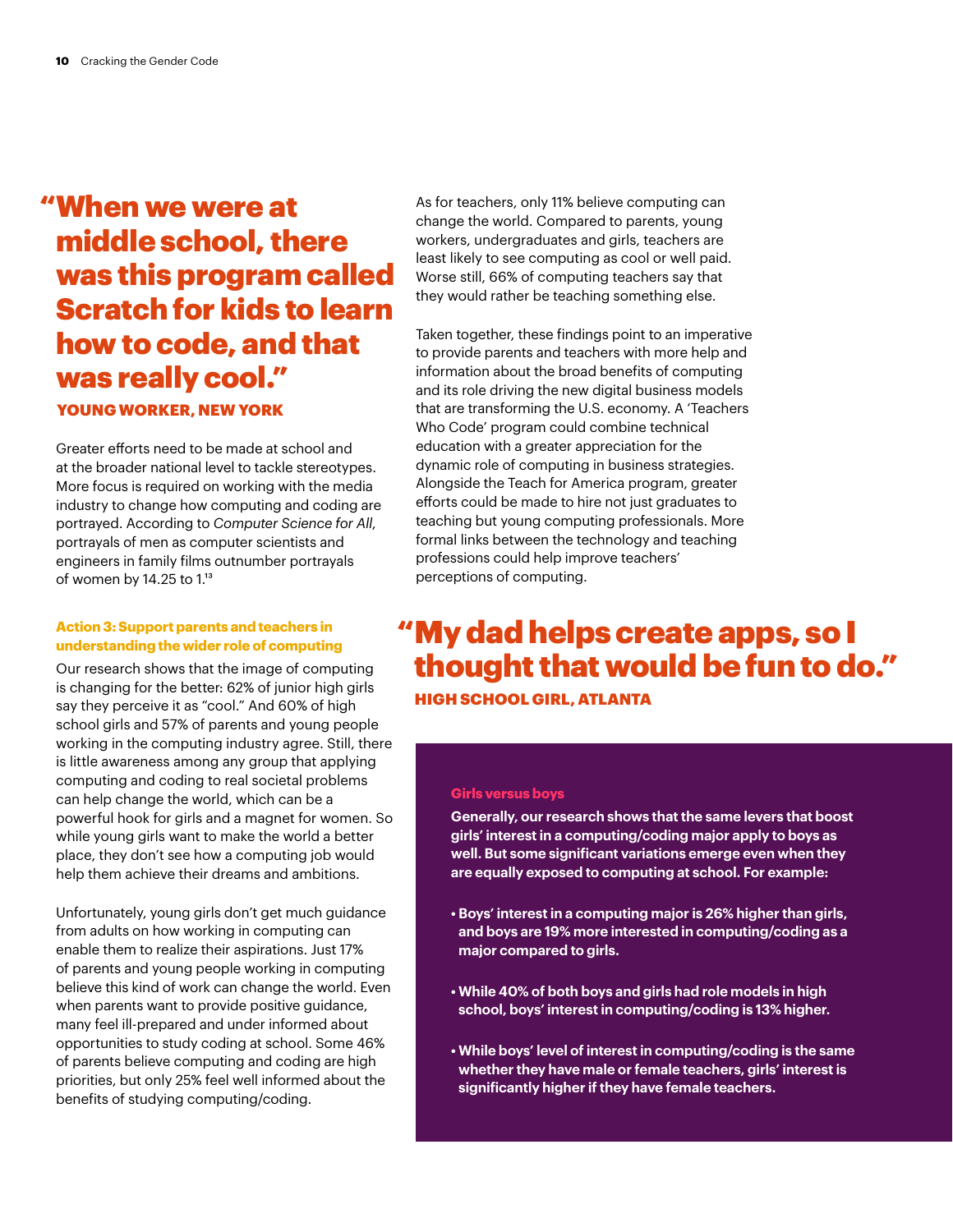## IN HIGH SCHOOL **SUSTAIN GIRLS' ENGAGEMENT**

#### **Make sure that they don't fall into the "high school trap"**

**The high school years represent a perilous time for girls' involvement in computing. As our study shows, large numbers of girls who were engaged in the subject in junior high lose interest in high school and never come back to computing (see Figure 1). And, as Figure 5 shows, of those studying computing/ coding at some stage, 84% do so in junior high vs. only 67% in high school. This is why the priority in high school must be to keep them involved and engaged – and ensure that they avoid falling into the "high school trap" where previous gains in securing girls' interest in computing/coding are lost due to a range of new negative factors that have an impact at this next stage of their education. We have identified three actions to help expand the pipeline of high school girls going into computing:**

#### **Action 1: Redesign high school computing courses to appeal to girls**

First-hand exposure to computing or coding emerges in our research as a key factor in developing and maintaining girls' interest. Efforts should be made to increase the availability of computing and coding in all high schools, in conjunction with actions aimed at providing more innovative and engaging teaching.

#### **Where girls are exposed to computing/coding**

Schools can learn from the summer camp experience. We found that 81% of high school girls who studied computing over the summer were interested in studying computing at college, compared to 52% of those who only studied computing at school.



"With just two to five years' experience I could get a really good career."

HIGH SCHOOL GIRL, ATLANTA

One of the reasons for that is likely to be the allfemale environment and the engaging approaches to teaching. In short, girls at summer camp find computing enjoyable as they study with their female friends. Schools that can create some of these conditions through curriculae geared to girls will likely see higher levels of engagement.

The positive impact of these changes could be amplified still by repositioning computing courses to align them with girls' interest in problemsolving and making the world a better place. This would involve placing less emphasis on theory in coursework. Right now, a far larger proportion of high school girls (33%) say that they do not enjoy computing classes compared to junior high girls (15%). So it is vital that our schools and teachers show girls that pursuing computer science is one way that they as individuals can make a real impact on the world.

**Figure 5:** Girls' experience of computing at junior high school and high school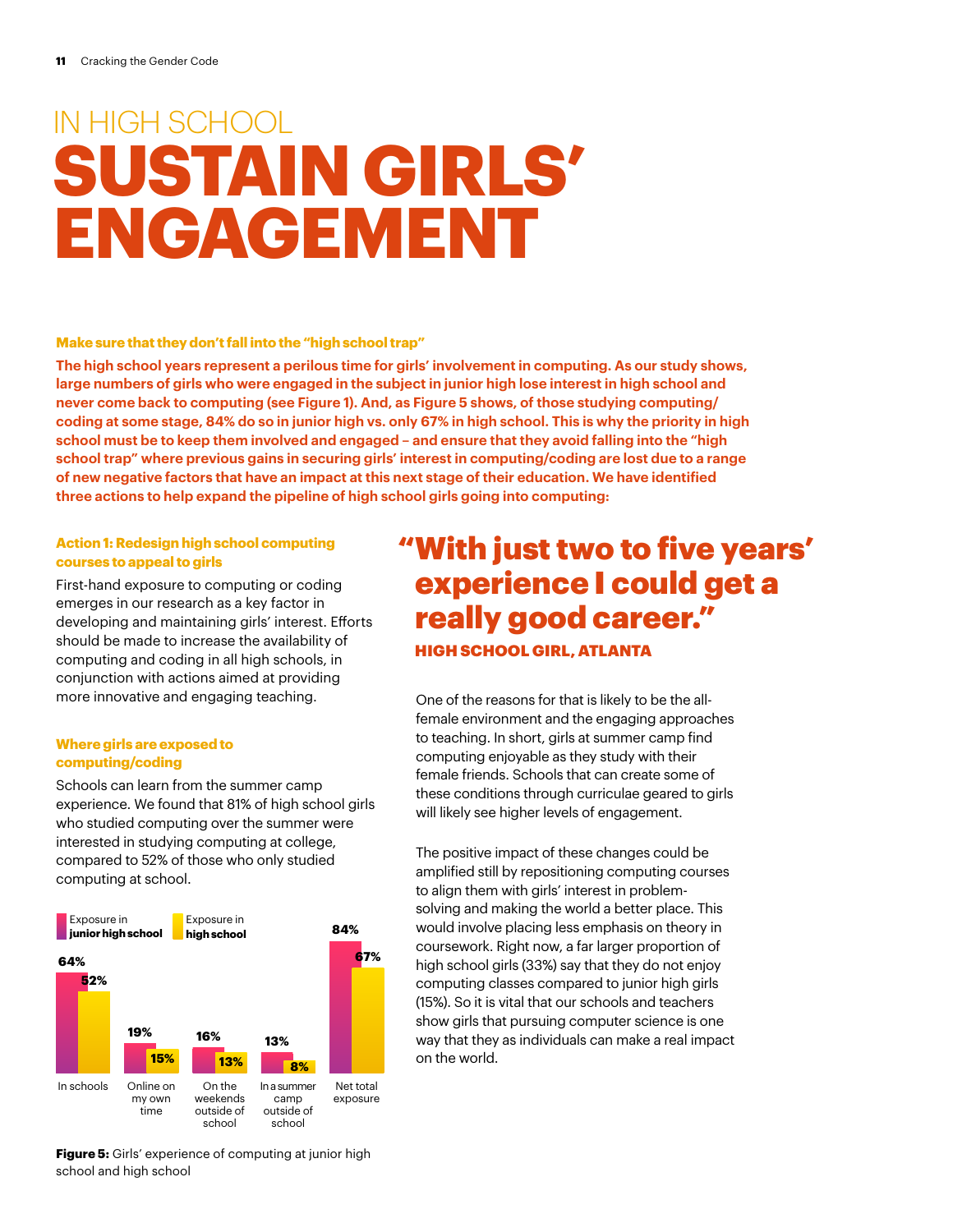#### **Action 2: Create grassroots campaigns to motivate peer group action**

Teen girls are highly impressionable, and as we have demonstrated, media images strongly affect their behavior and career choices.

What's needed is grassroots action through government- and/or industry-driven re-branding campaigns designed to dispel the myths about computing – geeky, only-for-boys and so on – and explain how people who work in computing can help improve the world.

Such initiatives might be modeled on successful campaigns such as "What an engineer looks like," Michelle Obama's "Let's Move!" or the "Play 60" campaign by the NFL. Campaigns targeted at motivating girls to go into computing should also encourage girls to be proactive in using computing to support their peers, such as developing apps that address girls' issues at school or that foster collaboration and self-support.

"Definitely [girls want] more clubs and after schools programs. We should be making a connection between ladies of distinction and computing or coding, because a lot of the girls want to feel empowered." TEACHER, ATLANTA

#### **Florida boosts computing in schools**

**In early 2016, Florida senators approved a bill enabling students in the state's high schools to take classes in computer coding in place of a foreign language. The bill was introduced by Sen. Jeremy Ring, who said: "If you don't have an understanding of technology, you will be left behind. It's a basic skill, as much as reading and writing."14**

#### **Delivering inspiring teaching: Arkansas schools focus on training coding teachers**

**Arkansas approved a new bill in 2015 requiring schools to offer computer science classes in all high schools by the fall of that year – it's the first state to pass such a law. Almost 4,000 students enrolled – a 260% increase from the previous year. The Arkansas program also trains teachers. The plan is to certify more than 1,000 coding teachers in high and junior high schools, and provide basic training to 10,000 K-8 teachers.15**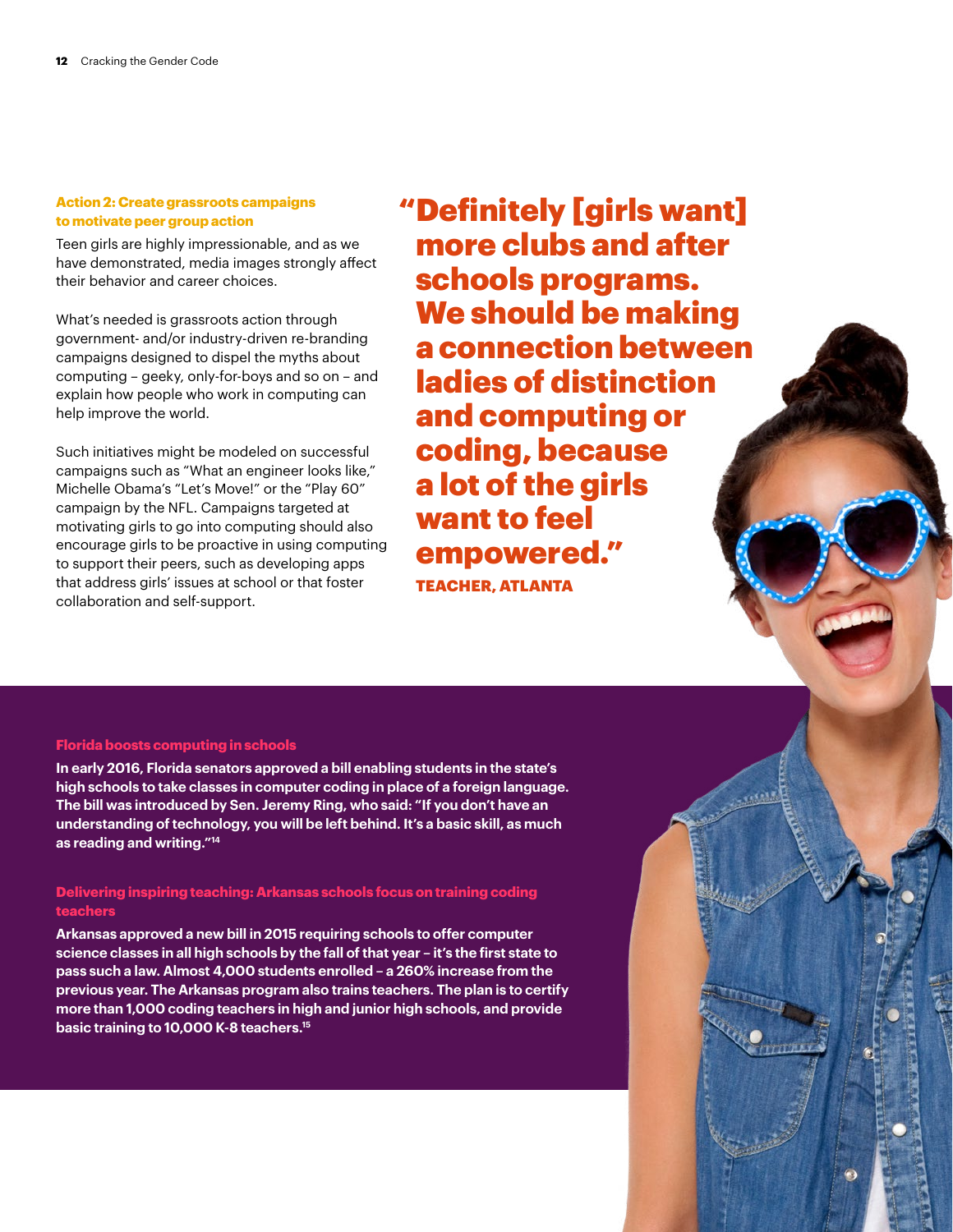#### **Action 3: Attract more women teachers**

According to our research, having inspiring teachers for computing/coding makes girls much more likely to go into computing – and the uplift is even greater if those inspiring teachers are female. This highlights the need to increase the number of women teachers in high school, and provide role models for girls.

Steps to attract more women teachers should be accompanied by initiatives to ensure that those people who influence, teach, and guide high school girls – especially teachers and parents – are better informed. This might include providing teachers, for their lesson plans, with real-world examples of how computing is transforming various industries, from entertainment to healthcare to hospitality. As Figure 6 shows, 73% of high school girls who had a teacher who inspired them said they were interested in studying computing, compared to only 26% of those who had a less inspiring teacher.

**Girls who have an inspiring teacher in high school are significantly more likely to go into computing/coding**



Teaching is likely to be more inspiring if the teaching profession and businesses collaborated to bring young technology professionals into schools as storytellers and mentors. The more high school girls can appreciate today's transformative power of digital – within every field and every industry – the more they will see its value in their own futures. Significantly, 62% of girls in high school who have had someone encourage them to study computing and coding say they are likely to major in it at college, compared to only 15% who have had no role model.

"My calculus teacher in high school was also my engineering and design professor so he was so passionate about it, and just funny - he made the class fun. The fact that he made me enjoy the subject inspired me." STUDENT, ATLANTA

**Figure 6:** Impact of an inspiring coding teacher on girls' intention to go into computing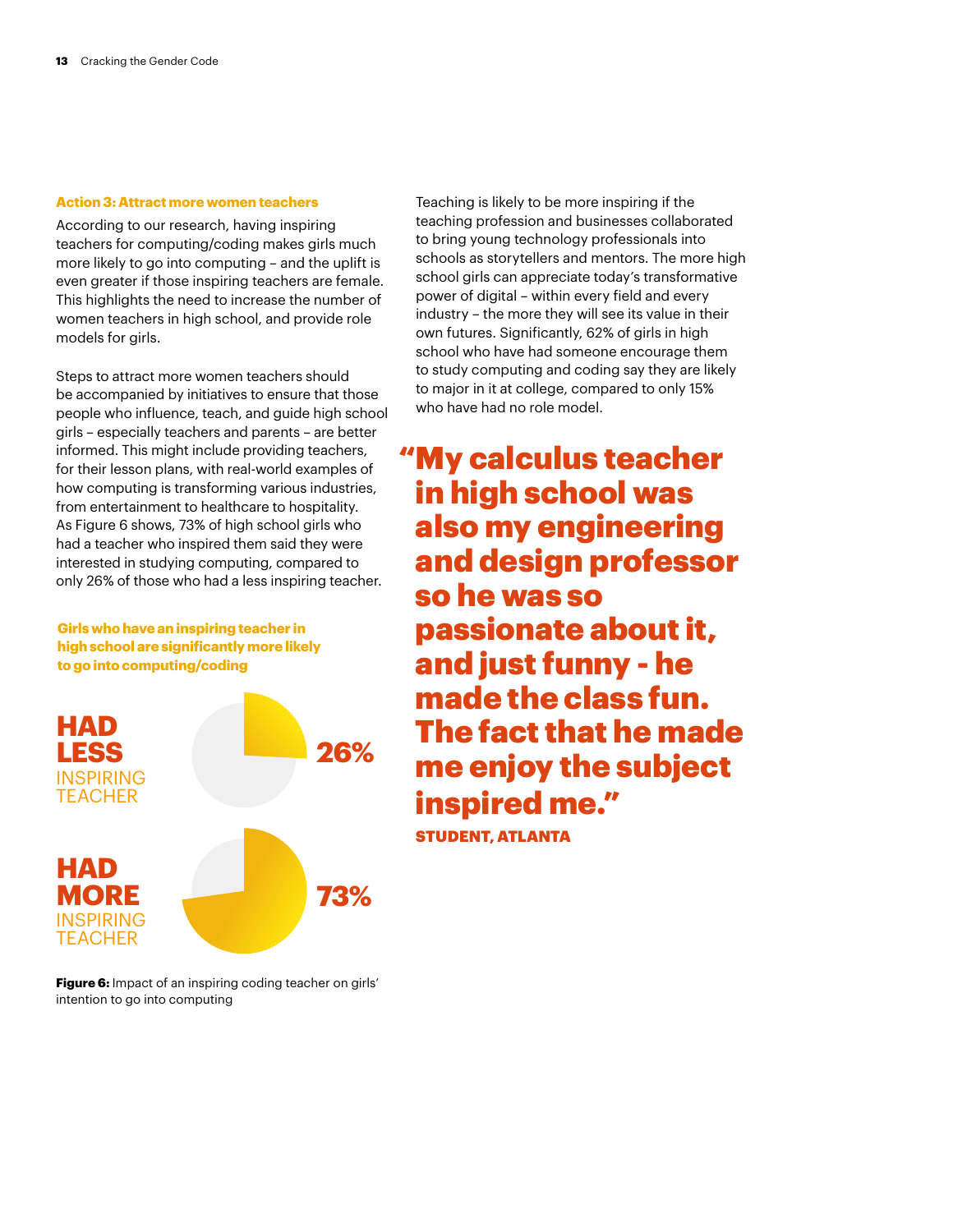## IN COLLEGE **INSPIRE YOUNG WOMEN** TOWARD A CAREER IN COMPUTING

#### **Role models, retooled courses and summer immersion programs**

**While the "high school trap" makes that stage critical for girls' interest in computing, the college years are equally vital – for different reasons. As our study reveals, the door to computing never closes, and college is the time when young women are open to new ideas about their careers. Well over half (58%) of those working in coding and computing who went to college did not major in computing as undergraduates. This shows that when college women realize how they can put computing skills to work in almost any career, they become more open to computing as an option. Here are three actions at the college stage to inspire women to pursue careers in computing:**

#### **ACTION 1: Give computing courses a makeover**

There's clear potential to give the language and image of computing a makeover. This includes engaging young women by describing computing courses – and potential careers in the field – in ways that capture women's strong interest in problem-solving, especially around real-world and social issues.

## "I was surprised by how easy (coding) was and how quickly you could pick it up."

YOUNG WORKER, NEW YORK

**Colleges that have taken this step have seen a dramatic increase in female participation. For example, in its introductory computer science course, the University of California, Berkeley16 decided to emphasize the impact and relevance of computing to the world at large, beginning each class with a discussion of a recent tech-related news article. UC Berkeley also renamed the "Introduction to Symbolic Programming" course "Beauty and the Joy of Computing." While the redesign was not strictly to attract female students, women have outnumbered men among the course attendees for the first time in 20 years.**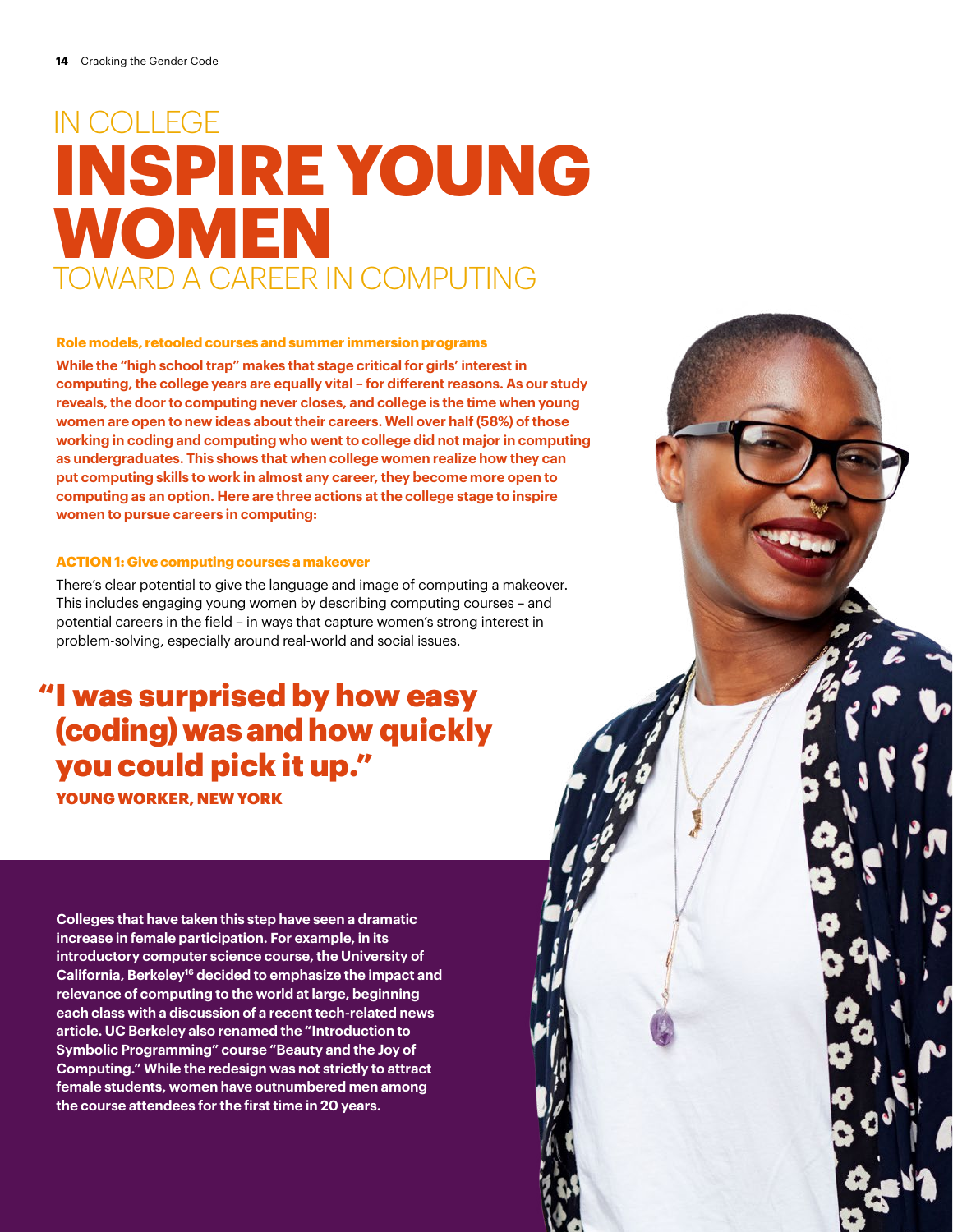#### **Action 2: Offer female students immersion programs**

Our research shows that college women are open to convert to computing while at college. Therefore, a positive step would be to offer all undergraduates – not just computing or technology majors – on-campus and summer immersion

"There's so much freedom in it and you can code what you want, design what you want, and make it actually work." STUDENT, ATLANTA

programs to experience computing/coding. Harvey Mudd College<sup>17</sup> in Claremont, California, has created various initiatives to make the computer science department more welcoming to all undergraduates, including offering summer courses. As the information panel describes, 40% of the college's computer science students are now women.

#### **Action 3: Create female mentorship and role model programs**

Female undergraduates and young workers tell us that having someone who encourages them plays a significant role in the decision to major in computing (see Figure 7). We also find that the influence of role models is strong among women who don't study computing at college but then go on to pursue a computing career.

These results point to the value of having visible role models who can "sell" computing and coding to girls at the undergraduate level. These role models can inspire college girls, whether they major in the humanities or in STEM disciplines, to take interest in joining the computing workforce, and provide them with the essential impetus and direction needed to do so.

#### **Harvey Mudd College's female-oriented computer science courses see women's participation surge**

**Ten years ago, women accounted for only 10% of computer science majors at Harvey Mudd College in California. Today the college has boosted female participation dramatically by making its courses more accessible and inspiring to young women, using a three-strand approach. First, it undertook a rebranding campaign, including renaming "Introduction to programming in Java" to "Creative approaches to problem solving in science and engineering using Python." Second, after the introductory class, female faculty members started taking the students to the annual Grace Hopper Conference that celebrates women in technology. Third, it offered a research summer course between the freshman and sophomore years. Within four years, these changes saw the proportion of women enrolling in Harvey Mudd's computing courses leap to 40%.18**

"When I switched my major I decided my focus would be game design because my sole focus is interaction. It's fun combining interaction with the body with something that can react on the screen."

YOUNG WORKER, NEW YORK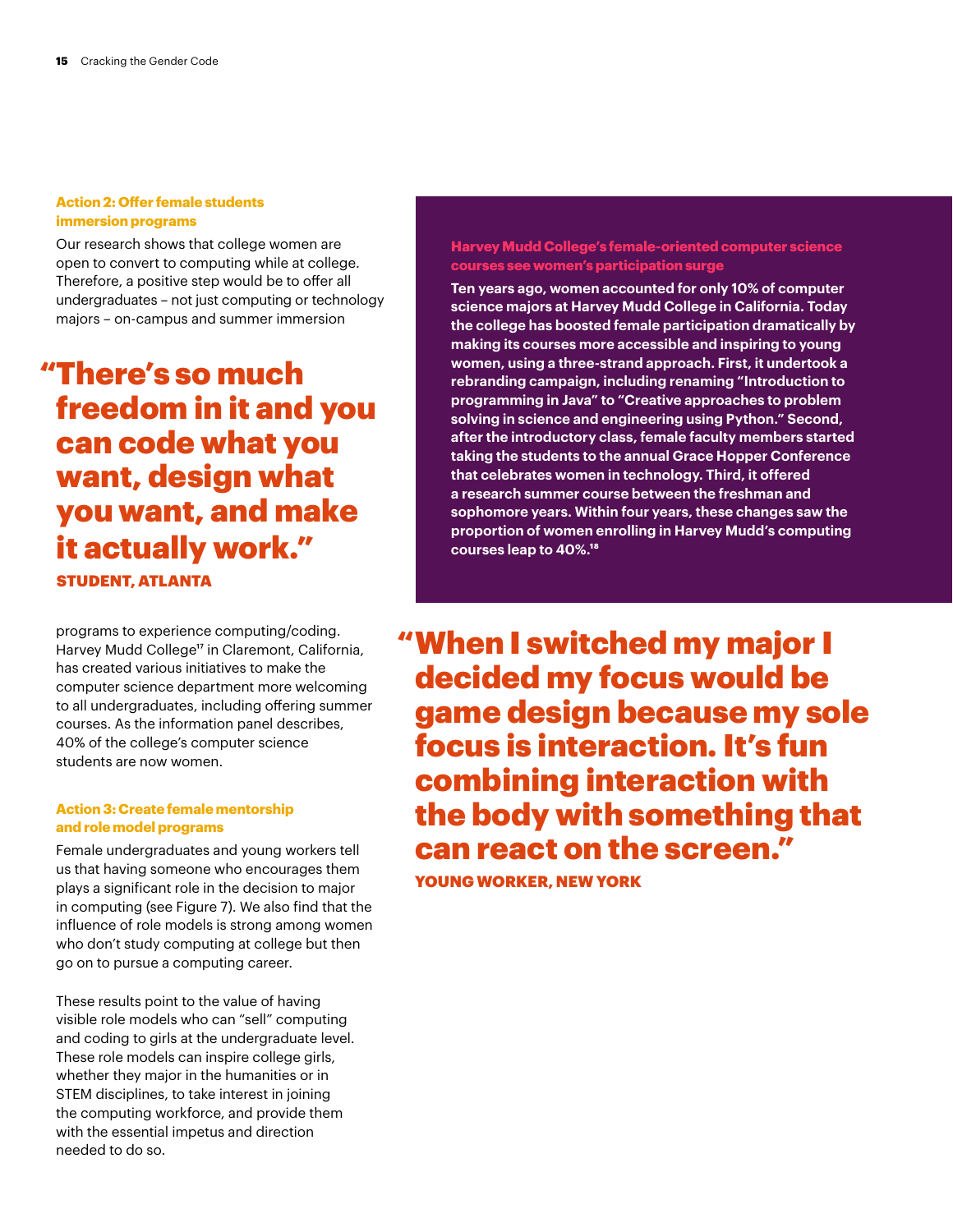**Girls who are encouraged by a role model are more likely to major in computing/coding**

WHO ENCOURAGED THEM **HAD SOMEONE 62%**

WHO ENCOURAGED THEM **DID NOT HAVE SOMEONE**

**Figure 7:** Influence of role models on girls' decisions to major in computing

In this report, we have included several examples of female computing role models who could inspire college girls in this way.

The scale of women's current and potential contribution to computing is further demonstrated by Accenture research that found that female members of corporate boards are nearly twice as likely as their male counterparts to have professional technology experience.

## 62% "I saw the opportunity, it's a growing field and I saw the money. Coming out of school I definitely wanted a job that could pay off student loans and where I could grow."

#### YOUNG WORKER, ATLANTA

According to Accenture's 2016 *Women on Boards Study*,19 26% of female board members in the U.S. have tech experience, versus 17% of men. Clearly, women with computing and technology experience seem to have an advantage at all levels of business. The data also suggests that there is fertile ground on which to develop mentor and role model programs.

#### **Teresa Deveaux, Director at Microsoft**

**Teresa Deveaux, Director on Microsoft's Management Excellence Strategy team, joined Microsoft 17 years ago as manager of a Product Support team. "I didn't have any computer science education," she remembers. But she did have a call center background. "I couldn't have answered a technical call, but I had the right background to help support the call center." Her career in computing took off from there.20**

**15%**

#### **Lynn Root, Software Engineer, Spotify**

**While working as a banking analyst, Lynn Root originally planned to get a masters in financial engineering. But in order to enroll she had to know how to program in the computing language, "C." She took an online class, fell in love with programming – and the rest is history. She taught herself how to program and landed her first job at Red Hat in 2012. Then she joined Spotify, where she has had a number of roles. Lynn is the founder of PyLadies San Francisco, a mentorship group for women and friends in the Python software community.21**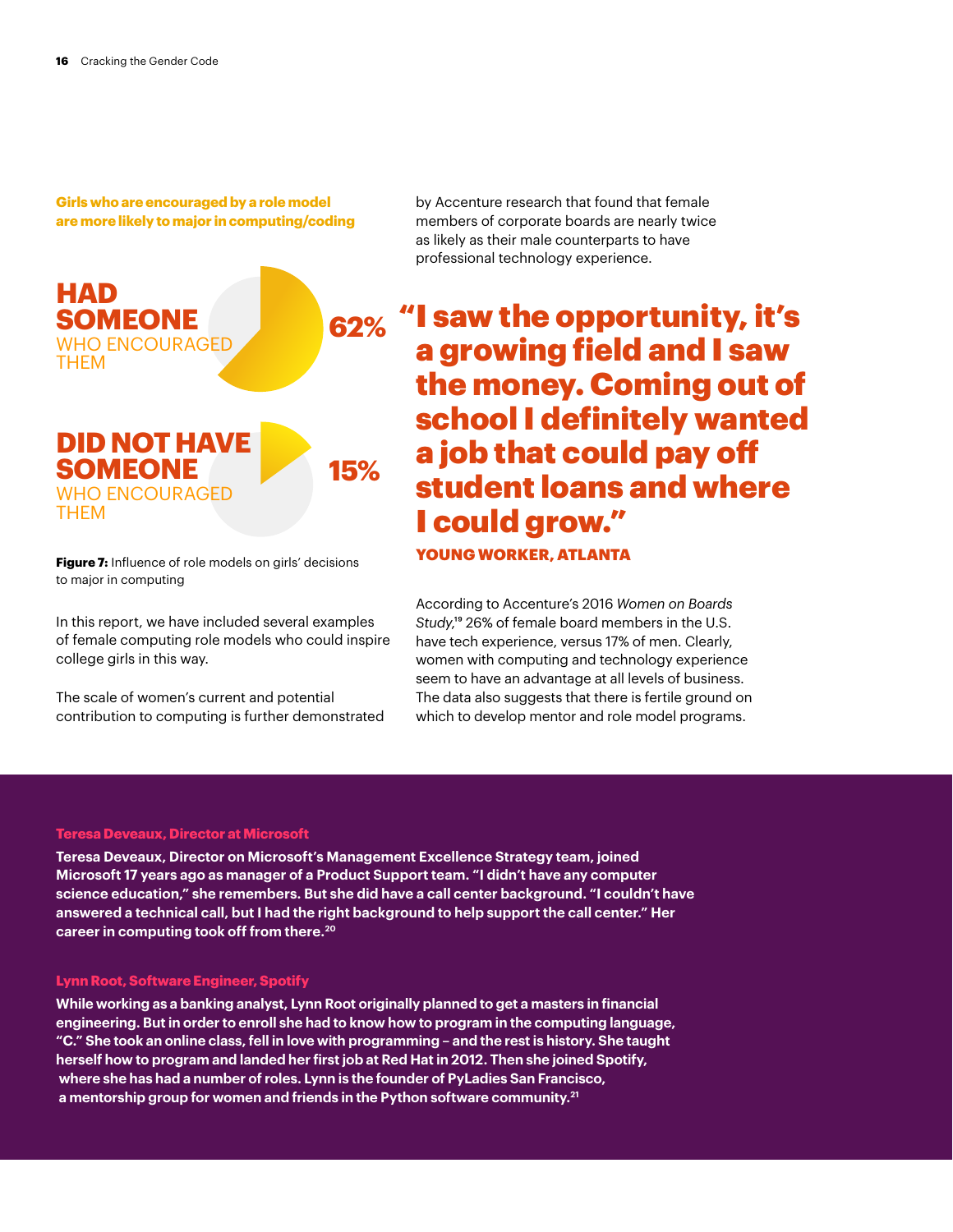# **ACT NOW**

Seeking to improve the pipeline of talent, Accenture and Girls Who Code have used the findings from our study to pinpoint precise actions at each stage of a girl's educational journey. The sooner these actions are taken – and the earlier in a girl's education – the bigger the uplift in getting girls and young women into computing. The figures speak for themselves: more than two-thirds (69%) of the next decade's potential growth in the number of female computing workers will come from starting our work with younger girls, especially in junior high.

As Figure 8 illustrates, girls currently in junior high have the potential to fill 1.6 million computing positions by 2025. In contrast, girls currently in high school have the potential to fill 700,000 computing positions by that year. And the potential to expand the pipeline with undergraduate girls – while clearly worth pursuing – amounts to just 40,000 positions by 2025, although these would clearly hit the job market faster than the other two groups.



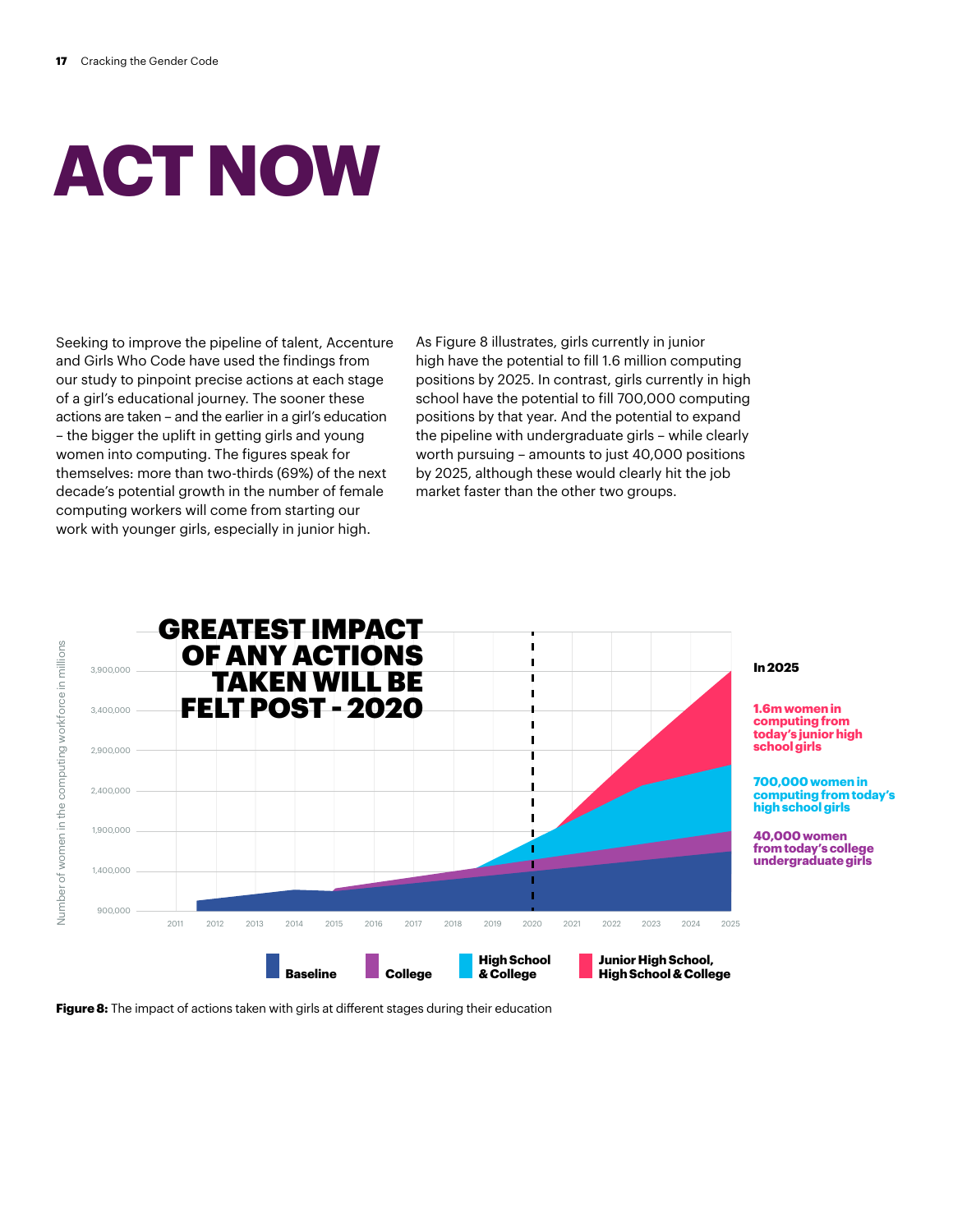# **WHO WILL CRACK THE CODE?**

We have shown that there is an opportunity to deliver dramatic increases in female participation in computing across the U.S., thereby providing huge and lasting benefits for the whole of society and the U.S. economy.

But who will crack the gender code to enable this? It needs to be all of us. Girls and young women. Schools. Businesses. Government. Not-for-profits. This work demands collaboration around a shared agenda.

*America needs more girls and young women in computing. It's time to make it happen. Together.*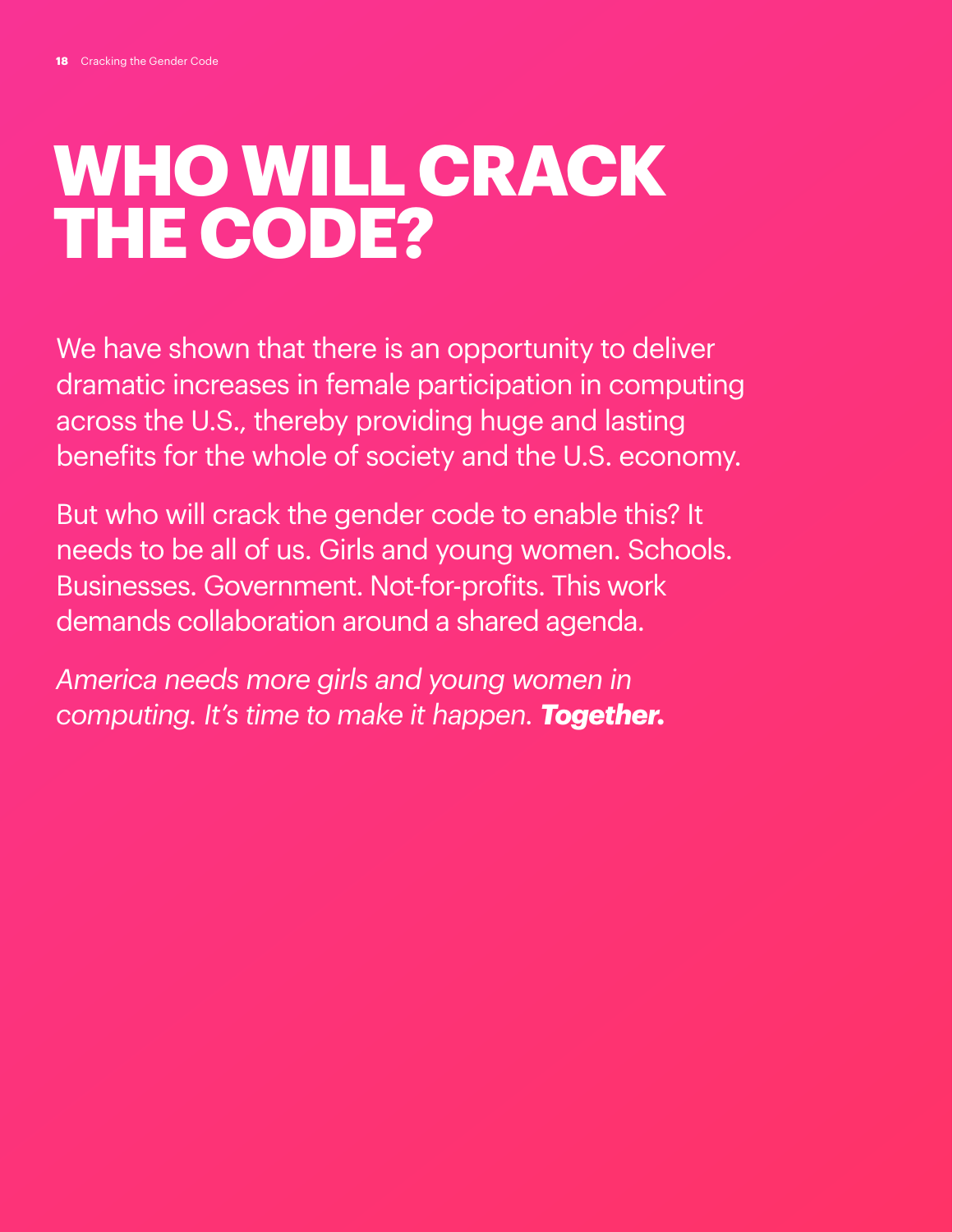# **METHODOLOGY**

Accenture Research measured the pipeline of the female computing workforce by assessing the relative effectiveness of actions that impact girls' interest in computing. We took four steps:

- 1. We collected a range of published data on U.S. population, education and the nature of the computing workforce.
- 2. We undertook in-depth qualitative research with more than 150 individuals in two contrasting communities – New York and Atlanta. We explored the topic of computing with girls aged 12–16, with their parents and friends. We observed high school debates on computing and conducted focus groups with teachers, principals and young workers.
- 3. We ran five surveys in June and July 2016 that were representative of the U.S. population. These included interviewing 4,000 girls in junior high and high school, 500 boys aged 12–18, 650 male and female college students, 2,000 working women under the age of 30 (including 500 working in computing), 250 teachers and principals and 2,200 parents of girls aged 12–18.
- 4. Using the above data sources, we created a model to identify the factors that most influence girls' decisions to pursue computing further at each stage of their educational journey. The model was then able to demonstrate the impact on the number of women working in computing of acting on the most positively influential factors. The model was then used to calculate the potential uplift in pay that comes from computing and therefore estimate the impact on women's earnings in the U.S.

#### **Footnotes**

- 1. [http://www.bls.gov/cps/tables.htm Source: BLS Labor Force Statistics from the Current Population Survey](http://www.bls.gov/cps/tables.htm)
- 2. <http://www.aauw.org/2015/03/11/is-computing-just-for-men>
- [3. http://www.npr.org/sections/money/2014/10/21/357629765/when-women-stopped-coding](http://www.npr.org/sections/money/2014/10/21/357629765/when-women-stopped-coding)
- [4. http://www.bls.gov/cps/tables.htm Source: Accenture Research calculations based on BLS Labor Force Statistics from the Current](http://www.bls.gov/cps/tables.htm)  [Population Survey; Table 11 - 2011 to 2015 saw 4.6% growth in computing jobs v 1.5% growth in other jobs](http://www.bls.gov/cps/tables.htm)
- 5. <http://robomatter.com/wp-content/uploads/2015/12/Computer-Science-Education-Week-Infographic-2-blue.jpg>
- 6. [National Student Clearinghouse Research Center https://nscresearchcenter.org/snapshotreport-degreeattainment15](https://nscresearchcenter.org/snapshotreport-degreeattainment15)
- [7. https://www.whitehouse.gov/sites/default/files/microsites/ostp/imageofstemdepictiondoc\\_02102016\\_clean.pdf](https://www.whitehouse.gov/sites/default/files/microsites/ostp/imageofstemdepictiondoc_02102016_clean.pdf)
- 8. [http://www3.weforum.org/docs/WEF\\_Future\\_of\\_Jobs.pdf](http://www3.weforum.org/docs/WEF_Future_of_Jobs.pdf)
- [9. http://www3.weforum.org/docs/WEF\\_Future\\_of\\_Jobs.pdf](http://www3.weforum.org/docs/WEF_Future_of_Jobs.pdf)
- [10. The IT–BPM Sector in India, Strategic Review 2015, Nasscom: http://www.nasscom.in/download/summary\\_file/fid/110170NASSCOM](http://www.nasscom.in/download/summary_file/fid/110170NASSCOM)
- [11. https://www.accenture.com/il-en/~/media/Accenture/Conversion-Assets/DotCom/Documents/Global/PDF/Technology\\_6/](https://www.accenture.com/il-en/~/media/Accenture/Conversion-Assets/DotCom/Documents/Global/PDF/Technology_6/Accenture-The-Looming-Global-Analytics-Talent-Mismatch-in-Banking.pdf)
- [Accenture-The-Looming-Global-Analytics-Talent-Mismatch-in-Banking.pdf](https://www.accenture.com/il-en/~/media/Accenture/Conversion-Assets/DotCom/Documents/Global/PDF/Technology_6/Accenture-The-Looming-Global-Analytics-Talent-Mismatch-in-Banking.pdf)
- 12. <https://www.accenture.com/us-en/gender-equality-research-2016>
- [13. https://www.whitehouse.gov/sites/default/files/microsites/ostp/imageofstemdepictiondoc\\_02102016\\_clean.pdf](https://www.whitehouse.gov/sites/default/files/microsites/ostp/imageofstemdepictiondoc_02102016_clean.pdf)
- [14. http://www.usatoday.com/story/tech/news/2016/03/01/florida-senate-approves-making-coding-foreign-language/81150796](http://www.usatoday.com/story/tech/news/2016/03/01/florida-senate-approves-making-coding-foreign-language/81150796/)
- 15. <http://www.edweek.org/ew/articles/2016/06/09/arkansas-school-coding-initiative-centers-on-teacher-pd.html>and [http://time.](http://time.com/4203277/computer-science-education/) [com/4203277/computer-science-education/](http://time.com/4203277/computer-science-education/)
- [16. http://www.sfgate.com/education/article/Tech-shift-More-women-in-computer-science-classes-5243026.php](http://www.sfgate.com/education/article/Tech-shift-More-women-in-computer-science-classes-5243026.php)
- [17. http://readwrite.com/2014/09/02/women-in-computer-science-why-so-few/](http://readwrite.com/2014/09/02/women-in-computer-science-why-so-few/)
- [18. https://higheredtoday.org/2016/03/02/harvey-mudd-college-confronts-lack-of-female-computer-science-majors/](https://higheredtoday.org/2016/03/02/harvey-mudd-college-confronts-lack-of-female-computer-science-majors/)
- [19. https://newsroom.accenture.com/news/female-board-members-far-more-likely-than-male-board-members-to-have-professional](https://newsroom.accenture.com/news/female-board-members-far-more-likely-than-male-board-members-to-have-professional-technology-experience-accenture-research-finds.htm)[technology-experience-accenture-research-finds.htm](https://newsroom.accenture.com/news/female-board-members-far-more-likely-than-male-board-members-to-have-professional-technology-experience-accenture-research-finds.htm)
- [20. Adapted from https://blogs.microsoft.com/jobs/international/microsoftleadershareswisdomeongrowingyourcareer/](https://blogs.microsoft.com/jobs/international/microsoftleadershareswisdomeongrowingyourcareer/#hJjdapBT54zoCTpm.99) [#hJjdapBT54zoCTpm.99](https://blogs.microsoft.com/jobs/international/microsoftleadershareswisdomeongrowingyourcareer/#hJjdapBT54zoCTpm.99)
- [21. http://www.roguelynn.com/about/](http://www.roguelynn.com/about/)